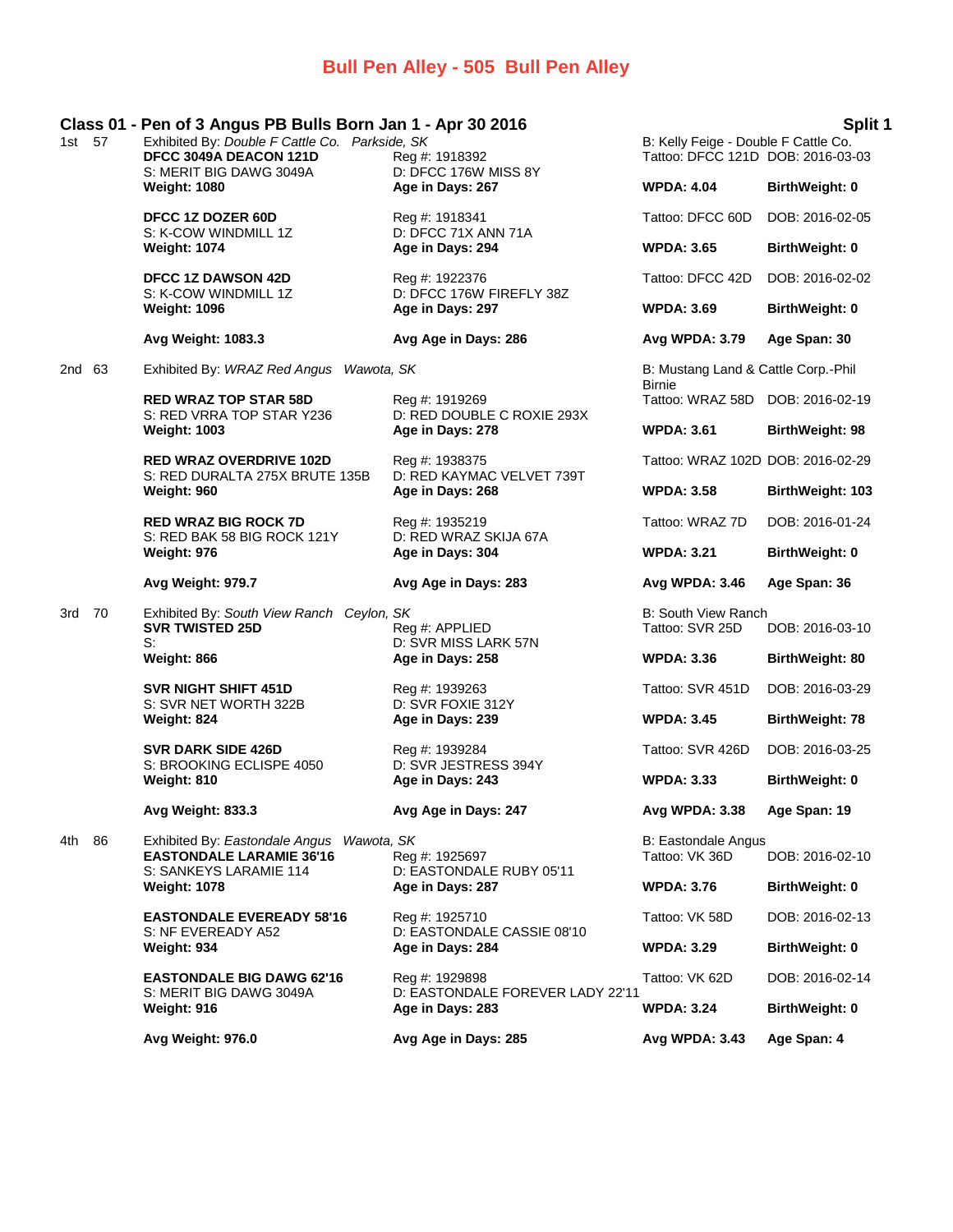| 5th 87 | Exhibited By: Kenray Ranch Redvers, SK<br><b>RED KENRAY INDY 76D</b>                                | Reg #: 1919078                                                      | B: Kenray Ranch<br>Tattoo: KER 76D                         | DOB: 2016-03-08        |
|--------|-----------------------------------------------------------------------------------------------------|---------------------------------------------------------------------|------------------------------------------------------------|------------------------|
|        | S: RED MAR MAC INDICATOR 30Z<br>Weight: 750                                                         | D: RED KENRAY ASTER 24Y<br>Age in Days: 260                         | <b>WPDA: 2.88</b>                                          | <b>BirthWeight: 0</b>  |
|        | <b>RED KENRAY STAUNCH 61D</b>                                                                       | Reg #: 1919767                                                      | Tattoo: KER 61D                                            | DOB: 2016-03-05        |
|        | S: RED SSS STAUNCH 64Y<br>Weight: 816                                                               | D: RED KENRAY ROSA 3A<br>Age in Days: 263                           | <b>WPDA: 3.10</b>                                          | <b>BirthWeight: 0</b>  |
|        | <b>RED KENRAY STAUNCH 140D</b>                                                                      | Reg #: 1919762                                                      | Tattoo: KER 140D                                           | DOB: 2016-03-19        |
|        | S: RED SSS STAUNCH 64Y<br>Weight: 772                                                               | D: RED K F ROSA 10A<br>Age in Days: 249                             | <b>WPDA: 3.10</b>                                          | BirthWeight: 0         |
|        | Avg Weight: 779.3                                                                                   | Avg Age in Days: 257                                                | Avg WPDA: 3.03                                             | Age Span: 14           |
|        | Class 01 - Pen of 3 Angus PB Bulls Born Jan 1 - Apr 30 2016                                         |                                                                     |                                                            | Split 2                |
| 1st 78 | Exhibited By: Standard Hill Livestock Maidstone, SK<br>STANDARD HILL BANDO 361D<br>S: SCC BANDO 45A | Reg #: 1903017<br>D: STANDARD HILL BEBE 327A                        | <b>B: STEPHEN &amp; CHRISTINE MYER</b><br>Tattoo: SHL 361D | DOB: 2016-02-05        |
|        | <b>Weight: 1064</b>                                                                                 | Age in Days: 293                                                    | <b>WPDA: 3.63</b>                                          | <b>BirthWeight: 0</b>  |
|        | <b>STANDARD HILL BANDO 347D</b><br>S: SCC BANDO 45A                                                 | Reg #: 1903021<br>D: STANDARD HILL LADY ANN 80X                     | Tattoo: SHL 347D                                           | DOB: 2016-02-07        |
|        | <b>Weight: 1010</b>                                                                                 | Age in Days: 291                                                    | <b>WPDA: 3.47</b>                                          | <b>BirthWeight: 0</b>  |
|        | <b>STANDARD HILL BANDO 340D</b><br>S: SCC BANDO 45A                                                 | Reg #: 1902997<br>D: STANDARD HILL LADY ANN 23X<br>Age in Days: 301 | Tattoo: SHL 340D                                           | DOB: 2016-01-28        |
|        | <b>Weight: 1060</b>                                                                                 |                                                                     | <b>WPDA: 3.52</b>                                          | BirthWeight: 0         |
|        | <b>Avg Weight: 1044.7</b>                                                                           | Avg Age in Days: 295                                                | Avg WPDA: 3.54                                             | Age Span: 10           |
| 2nd 72 | Exhibited By: JJL Livestock Melville, SK<br><b>RED JJL TRAPPER 129D</b><br>S: RED JJL SIGNATURE 49B | Reg #: 1902151<br>D: JJL TEWSOX 55Z                                 | B: JJL Livestock<br>Tattoo: JJL 129D                       | DOB: 2016-01-19        |
|        | Weight: 994                                                                                         | Age in Days: 310                                                    | <b>WPDA: 3.21</b>                                          | <b>BirthWeight: 86</b> |
|        | <b>JJL MONOPOLY 119D</b><br>S: RED JJL SIGNATURE 49B                                                | Reg #: 1902142<br>D: JJL FANCY 9A                                   | Tattoo: JJL 119D                                           | DOB: 2016-01-12        |
|        | <b>Weight: 1074</b>                                                                                 | Age in Days: 317                                                    | <b>WPDA: 3.39</b>                                          | <b>BirthWeight: 80</b> |
|        | <b>JJL BLACKJACK 147D</b><br>S: RED WHEEL JACK 80A<br><b>Weight: 1054</b>                           | Reg #: 1902167<br>D: JJL FINAL DESIGN 3W<br>Age in Days: 279        | Tattoo: JJL 147D                                           | DOB: 2016-02-19        |
|        |                                                                                                     |                                                                     | <b>WPDA: 3.78</b>                                          | <b>BirthWeight: 89</b> |
|        | Avg Weight: 1040.7                                                                                  | Avg Age in Days: 302                                                | Avg WPDA: 3.45                                             | Age Span: 38           |
| 3rd 90 | Exhibited By: Crescent Creek Angus Goodeve, SK<br><b>CRESCENT CREEK ENTREPENEUR</b><br>121D         | Reg #: 1917066                                                      | B: Wesley Olynyk<br>Tattoo: WOS 121D                       | DOB: 2016-02-17        |
|        | S: CRESCENT CREEK ENTREPENEUR D: CRESCENT CREEK QUEEN RUTH<br>105A                                  | 67Y                                                                 |                                                            |                        |
|        | Weight: 964                                                                                         | Age in Days: 280                                                    | <b>WPDA: 3.44</b>                                          | <b>BirthWeight: 0</b>  |
|        | <b>CRESCENT CREEK RITO 70D</b><br>S: MC CUMBER 8R101 RITO 1136                                      | Reg #: 1917812<br>D: CRESCENT CREEK BARESS 6T                       | Tattoo: WOS 70D                                            | DOB: 2016-02-02        |
|        | Weight: 998                                                                                         | Age in Days: 295                                                    | <b>WPDA: 3.38</b>                                          | BirthWeight: 0         |
|        | <b>CRESCENT CREEK RITO 30D</b><br>S: MC CUMBER 8R101 RITO 1136                                      | Reg #: 1914907<br>D: CRESCENT CREEK STUMPIE 96X                     | Tattoo: KOS 30D                                            | DOB: 2016-01-20        |
|        | <b>Weight: 1110</b>                                                                                 | Age in Days: 309                                                    | <b>WPDA: 3.59</b>                                          | <b>BirthWeight: 0</b>  |
|        | Avg Weight: 1024.0                                                                                  | Avg Age in Days: 295                                                | Avg WPDA: 3.48                                             | Age Span: 29           |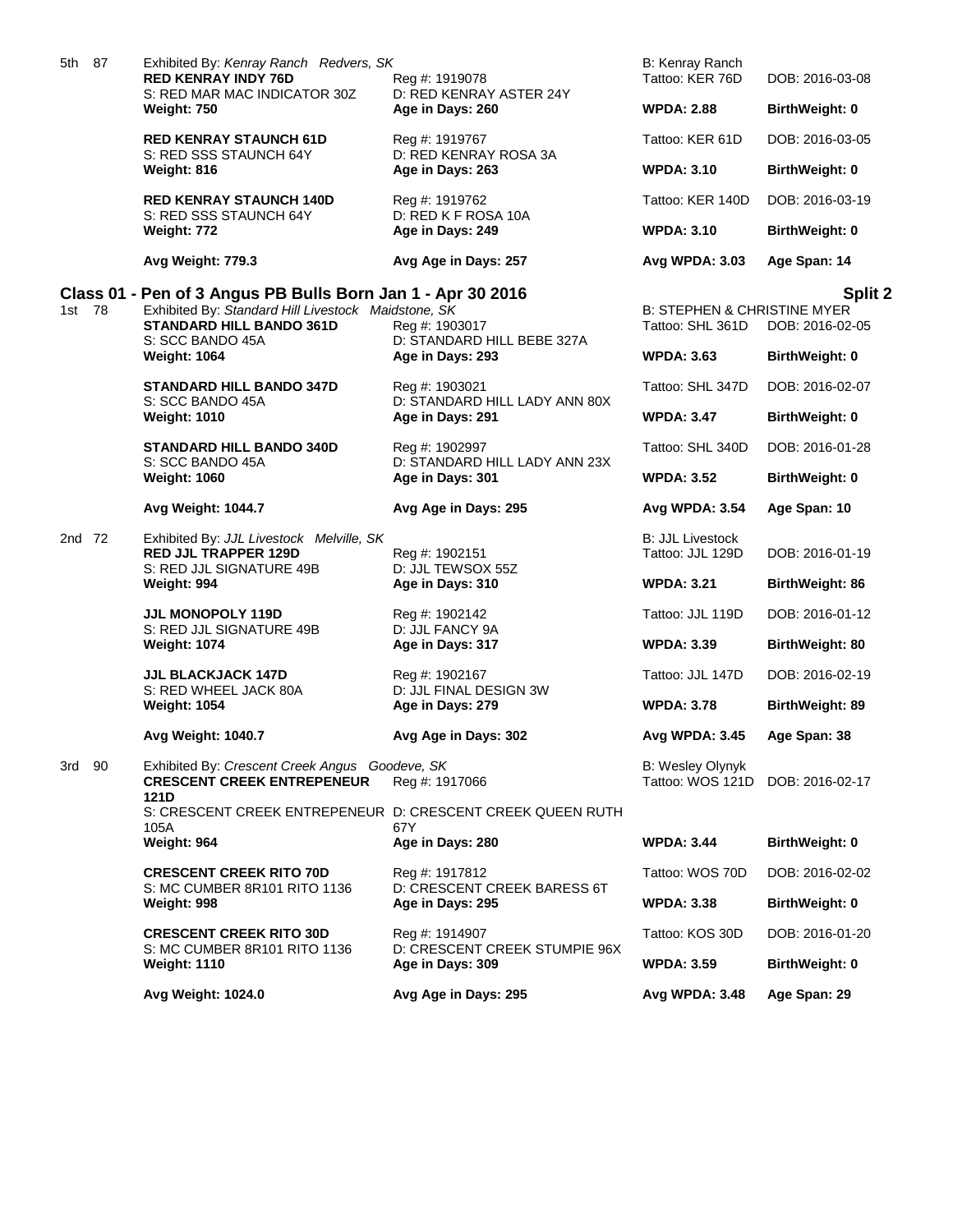| S: RED T-K VALENTINE 20B<br>D: RED T&S HART 3B<br>Weight: 936<br>Age in Days: 305<br><b>WPDA: 3.07</b><br>BirthWeight: 60<br><b>RED T&amp;S PACKER 64D</b><br>Tattoo: TSH 64D<br>Reg #: 1925121<br>S: RED T-K VALENTINE 20B<br>D: RED T&S PATTY 70B<br>Weight: 908<br>Age in Days: 285<br><b>WPDA: 3.19</b><br><b>BirthWeight: 61</b><br><b>RED T&amp;S EMPIRE 38D</b><br>Tattoo: TSH 38D<br>Reg #: 1925126<br>D: RED MCGOWAN EMPRESS 5B<br>S: RED T-K VALENTINE 20B<br>Weight: 962<br>Age in Days: 299<br><b>WPDA: 3.22</b><br>BirthWeight: 80<br>Age Span: 20<br><b>Avg Weight: 935.3</b><br>Avg Age in Days: 296<br><b>Avg WPDA: 3.16</b><br>Class 01 - Pen of 3 Angus PB Bulls Born Jan 1 - Apr 30 2016<br>Exhibited By: Anderson Cattle Company Inc. SWAN RIVER, MB<br>1st 61<br>B: ANDERSON CATTLE COMPANY INC.<br><b>RED ACC LEGACY 22D</b><br>Reg #: 1925657<br>Tattoo: BIA 22D<br>S: RED WPRA LEGACY A-314<br>D: RED ANDERSON'S HEATHER 76T<br><b>WPDA: 3.49</b><br><b>Weight: 1086</b><br>Age in Days: 311<br><b>BirthWeight: 92</b><br><b>RED ACC DYNAMO 6D</b><br>Tattoo: BIA 6D<br>Reg #: 1925653<br>S: RED ACC DYNAMO 11B<br>D: RED ACC MISS ANNIE 85Z<br><b>Weight: 1072</b><br>Age in Days: 318<br><b>WPDA: 3.37</b><br>BirthWeight: 84<br><b>RED ACC LEGEND 1D</b><br>Tattoo: BIA 1D<br>Reg #: 1943766<br>S: RED WPRA LEGACY A-314<br>D: RED ANDERSON'S TIBBIE 118W<br>Age in Days: 322<br><b>WPDA: 3.29</b><br>BirthWeight: 86<br><b>Weight: 1060</b><br><b>Avg Weight: 1072.7</b><br>Avg Age in Days: 317<br>Avg WPDA: 3.38<br>Age Span: 11<br>B: JPM Farms Ltd.<br>2nd 76<br>Exhibited By: JPM Farms Ltd. Gravelbourg, SK<br><b>JPM WOODROW 3D</b><br>Tattoo: JP 3D<br>Reg #: 1904348<br>S: SAV RESOURCE 1441<br>D: WCC PRIMROSE S414<br><b>Weight: 1118</b><br>Age in Days: 324<br><b>WPDA: 3.45</b><br><b>BirthWeight: 0</b><br><b>JPM SHOWDOWN 7D</b><br>Tattoo: JP 7D<br>DOB: 2016-01-07<br>Reg #: 1904950<br>S: JPM SHOWDOWN 99A<br>D: GLENDOR JENNIFER 12Z<br><b>Weight: 1076</b><br>Age in Days: 322<br><b>WPDA: 3.34</b><br><b>BirthWeight: 0</b><br><b>JPM KNIGHT 15D</b><br>Tattoo: JP 15D<br>DOB: 2016-01-11<br>Reg #: 1904350<br>D: PINE COULEE QUEEN B32<br>S: PINE COULEE BLACK KNIGHT<br>Weight: 988<br>Age in Days: 318<br><b>WPDA: 3.11</b><br><b>BirthWeight: 0</b><br>Avg Weight: 1060.7<br>Avg Age in Days: 321<br><b>Avg WPDA: 3.30</b><br>Age Span: 6<br><b>B: JJL Livestock</b><br>3rd 73<br>Exhibited By: JJL Livestock Melville, SK<br><b>RED JJL UNDERDOG 117D</b><br>Tattoo: JJL 117D<br>Reg #: 1902140<br>S: RED WHEEL JACK 80A<br>D: RED WRAZ BARRA 5Y<br><b>WPDA: 3.44</b><br><b>Weight: 1104</b><br>Age in Days: 321<br><b>BirthWeight: 77</b><br>Tattoo: JJL 137D<br><b>RED JJL ROCKY 137D</b><br>Reg #: 1902157<br>S: RED WHEEL JACK 80A<br>D: RED JJL MATI 16X<br><b>Weight: 1146</b><br>Age in Days: 304<br><b>WPDA: 3.77</b><br>BirthWeight: 97 | 68<br>4th | Exhibited By: Hunt, Terry & Stacey Rose Valley, SK<br><b>RED T&amp;S PACKER 17D</b> | Reg #: 1925130 | B: T&S Farms<br>Tattoo: TSH 17D | DOB: 2016-01-24            |
|---------------------------------------------------------------------------------------------------------------------------------------------------------------------------------------------------------------------------------------------------------------------------------------------------------------------------------------------------------------------------------------------------------------------------------------------------------------------------------------------------------------------------------------------------------------------------------------------------------------------------------------------------------------------------------------------------------------------------------------------------------------------------------------------------------------------------------------------------------------------------------------------------------------------------------------------------------------------------------------------------------------------------------------------------------------------------------------------------------------------------------------------------------------------------------------------------------------------------------------------------------------------------------------------------------------------------------------------------------------------------------------------------------------------------------------------------------------------------------------------------------------------------------------------------------------------------------------------------------------------------------------------------------------------------------------------------------------------------------------------------------------------------------------------------------------------------------------------------------------------------------------------------------------------------------------------------------------------------------------------------------------------------------------------------------------------------------------------------------------------------------------------------------------------------------------------------------------------------------------------------------------------------------------------------------------------------------------------------------------------------------------------------------------------------------------------------------------------------------------------------------------------------------------------------------------------------------------------------------------------------------------------------------------------------------------------------------------------------------------------------------------------------------------------------------------------------------------------------------------------------------------------------------|-----------|-------------------------------------------------------------------------------------|----------------|---------------------------------|----------------------------|
|                                                                                                                                                                                                                                                                                                                                                                                                                                                                                                                                                                                                                                                                                                                                                                                                                                                                                                                                                                                                                                                                                                                                                                                                                                                                                                                                                                                                                                                                                                                                                                                                                                                                                                                                                                                                                                                                                                                                                                                                                                                                                                                                                                                                                                                                                                                                                                                                                                                                                                                                                                                                                                                                                                                                                                                                                                                                                                         |           |                                                                                     |                |                                 |                            |
|                                                                                                                                                                                                                                                                                                                                                                                                                                                                                                                                                                                                                                                                                                                                                                                                                                                                                                                                                                                                                                                                                                                                                                                                                                                                                                                                                                                                                                                                                                                                                                                                                                                                                                                                                                                                                                                                                                                                                                                                                                                                                                                                                                                                                                                                                                                                                                                                                                                                                                                                                                                                                                                                                                                                                                                                                                                                                                         |           |                                                                                     |                |                                 | DOB: 2016-02-13            |
|                                                                                                                                                                                                                                                                                                                                                                                                                                                                                                                                                                                                                                                                                                                                                                                                                                                                                                                                                                                                                                                                                                                                                                                                                                                                                                                                                                                                                                                                                                                                                                                                                                                                                                                                                                                                                                                                                                                                                                                                                                                                                                                                                                                                                                                                                                                                                                                                                                                                                                                                                                                                                                                                                                                                                                                                                                                                                                         |           |                                                                                     |                |                                 |                            |
|                                                                                                                                                                                                                                                                                                                                                                                                                                                                                                                                                                                                                                                                                                                                                                                                                                                                                                                                                                                                                                                                                                                                                                                                                                                                                                                                                                                                                                                                                                                                                                                                                                                                                                                                                                                                                                                                                                                                                                                                                                                                                                                                                                                                                                                                                                                                                                                                                                                                                                                                                                                                                                                                                                                                                                                                                                                                                                         |           |                                                                                     |                |                                 | DOB: 2016-01-30            |
|                                                                                                                                                                                                                                                                                                                                                                                                                                                                                                                                                                                                                                                                                                                                                                                                                                                                                                                                                                                                                                                                                                                                                                                                                                                                                                                                                                                                                                                                                                                                                                                                                                                                                                                                                                                                                                                                                                                                                                                                                                                                                                                                                                                                                                                                                                                                                                                                                                                                                                                                                                                                                                                                                                                                                                                                                                                                                                         |           |                                                                                     |                |                                 |                            |
|                                                                                                                                                                                                                                                                                                                                                                                                                                                                                                                                                                                                                                                                                                                                                                                                                                                                                                                                                                                                                                                                                                                                                                                                                                                                                                                                                                                                                                                                                                                                                                                                                                                                                                                                                                                                                                                                                                                                                                                                                                                                                                                                                                                                                                                                                                                                                                                                                                                                                                                                                                                                                                                                                                                                                                                                                                                                                                         |           |                                                                                     |                |                                 |                            |
|                                                                                                                                                                                                                                                                                                                                                                                                                                                                                                                                                                                                                                                                                                                                                                                                                                                                                                                                                                                                                                                                                                                                                                                                                                                                                                                                                                                                                                                                                                                                                                                                                                                                                                                                                                                                                                                                                                                                                                                                                                                                                                                                                                                                                                                                                                                                                                                                                                                                                                                                                                                                                                                                                                                                                                                                                                                                                                         |           |                                                                                     |                |                                 | Split 3<br>DOB: 2016-01-17 |
|                                                                                                                                                                                                                                                                                                                                                                                                                                                                                                                                                                                                                                                                                                                                                                                                                                                                                                                                                                                                                                                                                                                                                                                                                                                                                                                                                                                                                                                                                                                                                                                                                                                                                                                                                                                                                                                                                                                                                                                                                                                                                                                                                                                                                                                                                                                                                                                                                                                                                                                                                                                                                                                                                                                                                                                                                                                                                                         |           |                                                                                     |                |                                 |                            |
|                                                                                                                                                                                                                                                                                                                                                                                                                                                                                                                                                                                                                                                                                                                                                                                                                                                                                                                                                                                                                                                                                                                                                                                                                                                                                                                                                                                                                                                                                                                                                                                                                                                                                                                                                                                                                                                                                                                                                                                                                                                                                                                                                                                                                                                                                                                                                                                                                                                                                                                                                                                                                                                                                                                                                                                                                                                                                                         |           |                                                                                     |                |                                 | DOB: 2016-01-10            |
|                                                                                                                                                                                                                                                                                                                                                                                                                                                                                                                                                                                                                                                                                                                                                                                                                                                                                                                                                                                                                                                                                                                                                                                                                                                                                                                                                                                                                                                                                                                                                                                                                                                                                                                                                                                                                                                                                                                                                                                                                                                                                                                                                                                                                                                                                                                                                                                                                                                                                                                                                                                                                                                                                                                                                                                                                                                                                                         |           |                                                                                     |                |                                 |                            |
|                                                                                                                                                                                                                                                                                                                                                                                                                                                                                                                                                                                                                                                                                                                                                                                                                                                                                                                                                                                                                                                                                                                                                                                                                                                                                                                                                                                                                                                                                                                                                                                                                                                                                                                                                                                                                                                                                                                                                                                                                                                                                                                                                                                                                                                                                                                                                                                                                                                                                                                                                                                                                                                                                                                                                                                                                                                                                                         |           |                                                                                     |                |                                 | DOB: 2016-01-06            |
|                                                                                                                                                                                                                                                                                                                                                                                                                                                                                                                                                                                                                                                                                                                                                                                                                                                                                                                                                                                                                                                                                                                                                                                                                                                                                                                                                                                                                                                                                                                                                                                                                                                                                                                                                                                                                                                                                                                                                                                                                                                                                                                                                                                                                                                                                                                                                                                                                                                                                                                                                                                                                                                                                                                                                                                                                                                                                                         |           |                                                                                     |                |                                 |                            |
|                                                                                                                                                                                                                                                                                                                                                                                                                                                                                                                                                                                                                                                                                                                                                                                                                                                                                                                                                                                                                                                                                                                                                                                                                                                                                                                                                                                                                                                                                                                                                                                                                                                                                                                                                                                                                                                                                                                                                                                                                                                                                                                                                                                                                                                                                                                                                                                                                                                                                                                                                                                                                                                                                                                                                                                                                                                                                                         |           |                                                                                     |                |                                 |                            |
|                                                                                                                                                                                                                                                                                                                                                                                                                                                                                                                                                                                                                                                                                                                                                                                                                                                                                                                                                                                                                                                                                                                                                                                                                                                                                                                                                                                                                                                                                                                                                                                                                                                                                                                                                                                                                                                                                                                                                                                                                                                                                                                                                                                                                                                                                                                                                                                                                                                                                                                                                                                                                                                                                                                                                                                                                                                                                                         |           |                                                                                     |                |                                 | DOB: 2016-01-05            |
|                                                                                                                                                                                                                                                                                                                                                                                                                                                                                                                                                                                                                                                                                                                                                                                                                                                                                                                                                                                                                                                                                                                                                                                                                                                                                                                                                                                                                                                                                                                                                                                                                                                                                                                                                                                                                                                                                                                                                                                                                                                                                                                                                                                                                                                                                                                                                                                                                                                                                                                                                                                                                                                                                                                                                                                                                                                                                                         |           |                                                                                     |                |                                 |                            |
|                                                                                                                                                                                                                                                                                                                                                                                                                                                                                                                                                                                                                                                                                                                                                                                                                                                                                                                                                                                                                                                                                                                                                                                                                                                                                                                                                                                                                                                                                                                                                                                                                                                                                                                                                                                                                                                                                                                                                                                                                                                                                                                                                                                                                                                                                                                                                                                                                                                                                                                                                                                                                                                                                                                                                                                                                                                                                                         |           |                                                                                     |                |                                 |                            |
|                                                                                                                                                                                                                                                                                                                                                                                                                                                                                                                                                                                                                                                                                                                                                                                                                                                                                                                                                                                                                                                                                                                                                                                                                                                                                                                                                                                                                                                                                                                                                                                                                                                                                                                                                                                                                                                                                                                                                                                                                                                                                                                                                                                                                                                                                                                                                                                                                                                                                                                                                                                                                                                                                                                                                                                                                                                                                                         |           |                                                                                     |                |                                 |                            |
|                                                                                                                                                                                                                                                                                                                                                                                                                                                                                                                                                                                                                                                                                                                                                                                                                                                                                                                                                                                                                                                                                                                                                                                                                                                                                                                                                                                                                                                                                                                                                                                                                                                                                                                                                                                                                                                                                                                                                                                                                                                                                                                                                                                                                                                                                                                                                                                                                                                                                                                                                                                                                                                                                                                                                                                                                                                                                                         |           |                                                                                     |                |                                 |                            |
|                                                                                                                                                                                                                                                                                                                                                                                                                                                                                                                                                                                                                                                                                                                                                                                                                                                                                                                                                                                                                                                                                                                                                                                                                                                                                                                                                                                                                                                                                                                                                                                                                                                                                                                                                                                                                                                                                                                                                                                                                                                                                                                                                                                                                                                                                                                                                                                                                                                                                                                                                                                                                                                                                                                                                                                                                                                                                                         |           |                                                                                     |                |                                 |                            |
|                                                                                                                                                                                                                                                                                                                                                                                                                                                                                                                                                                                                                                                                                                                                                                                                                                                                                                                                                                                                                                                                                                                                                                                                                                                                                                                                                                                                                                                                                                                                                                                                                                                                                                                                                                                                                                                                                                                                                                                                                                                                                                                                                                                                                                                                                                                                                                                                                                                                                                                                                                                                                                                                                                                                                                                                                                                                                                         |           |                                                                                     |                |                                 |                            |
|                                                                                                                                                                                                                                                                                                                                                                                                                                                                                                                                                                                                                                                                                                                                                                                                                                                                                                                                                                                                                                                                                                                                                                                                                                                                                                                                                                                                                                                                                                                                                                                                                                                                                                                                                                                                                                                                                                                                                                                                                                                                                                                                                                                                                                                                                                                                                                                                                                                                                                                                                                                                                                                                                                                                                                                                                                                                                                         |           |                                                                                     |                |                                 | DOB: 2016-01-08            |
|                                                                                                                                                                                                                                                                                                                                                                                                                                                                                                                                                                                                                                                                                                                                                                                                                                                                                                                                                                                                                                                                                                                                                                                                                                                                                                                                                                                                                                                                                                                                                                                                                                                                                                                                                                                                                                                                                                                                                                                                                                                                                                                                                                                                                                                                                                                                                                                                                                                                                                                                                                                                                                                                                                                                                                                                                                                                                                         |           |                                                                                     |                |                                 |                            |
|                                                                                                                                                                                                                                                                                                                                                                                                                                                                                                                                                                                                                                                                                                                                                                                                                                                                                                                                                                                                                                                                                                                                                                                                                                                                                                                                                                                                                                                                                                                                                                                                                                                                                                                                                                                                                                                                                                                                                                                                                                                                                                                                                                                                                                                                                                                                                                                                                                                                                                                                                                                                                                                                                                                                                                                                                                                                                                         |           |                                                                                     |                |                                 | DOB: 2016-01-25            |
|                                                                                                                                                                                                                                                                                                                                                                                                                                                                                                                                                                                                                                                                                                                                                                                                                                                                                                                                                                                                                                                                                                                                                                                                                                                                                                                                                                                                                                                                                                                                                                                                                                                                                                                                                                                                                                                                                                                                                                                                                                                                                                                                                                                                                                                                                                                                                                                                                                                                                                                                                                                                                                                                                                                                                                                                                                                                                                         |           |                                                                                     |                |                                 |                            |
| <b>RED JJL DUKE 115D</b><br>Tattoo: JJL 115D<br>Reg #: 1902138<br>S: RED WHEEL JACK 80A<br>D: RED JJL PRINCESS 4W                                                                                                                                                                                                                                                                                                                                                                                                                                                                                                                                                                                                                                                                                                                                                                                                                                                                                                                                                                                                                                                                                                                                                                                                                                                                                                                                                                                                                                                                                                                                                                                                                                                                                                                                                                                                                                                                                                                                                                                                                                                                                                                                                                                                                                                                                                                                                                                                                                                                                                                                                                                                                                                                                                                                                                                       |           |                                                                                     |                |                                 | DOB: 2016-01-02            |
| <b>Weight: 1186</b><br>Age in Days: 327<br><b>WPDA: 3.63</b><br>BirthWeight: 98                                                                                                                                                                                                                                                                                                                                                                                                                                                                                                                                                                                                                                                                                                                                                                                                                                                                                                                                                                                                                                                                                                                                                                                                                                                                                                                                                                                                                                                                                                                                                                                                                                                                                                                                                                                                                                                                                                                                                                                                                                                                                                                                                                                                                                                                                                                                                                                                                                                                                                                                                                                                                                                                                                                                                                                                                         |           |                                                                                     |                |                                 |                            |
| Avg Age in Days: 317<br>Avg Weight: 1145.3<br>Avg WPDA: 3.61<br>Age Span: 23                                                                                                                                                                                                                                                                                                                                                                                                                                                                                                                                                                                                                                                                                                                                                                                                                                                                                                                                                                                                                                                                                                                                                                                                                                                                                                                                                                                                                                                                                                                                                                                                                                                                                                                                                                                                                                                                                                                                                                                                                                                                                                                                                                                                                                                                                                                                                                                                                                                                                                                                                                                                                                                                                                                                                                                                                            |           |                                                                                     |                |                                 |                            |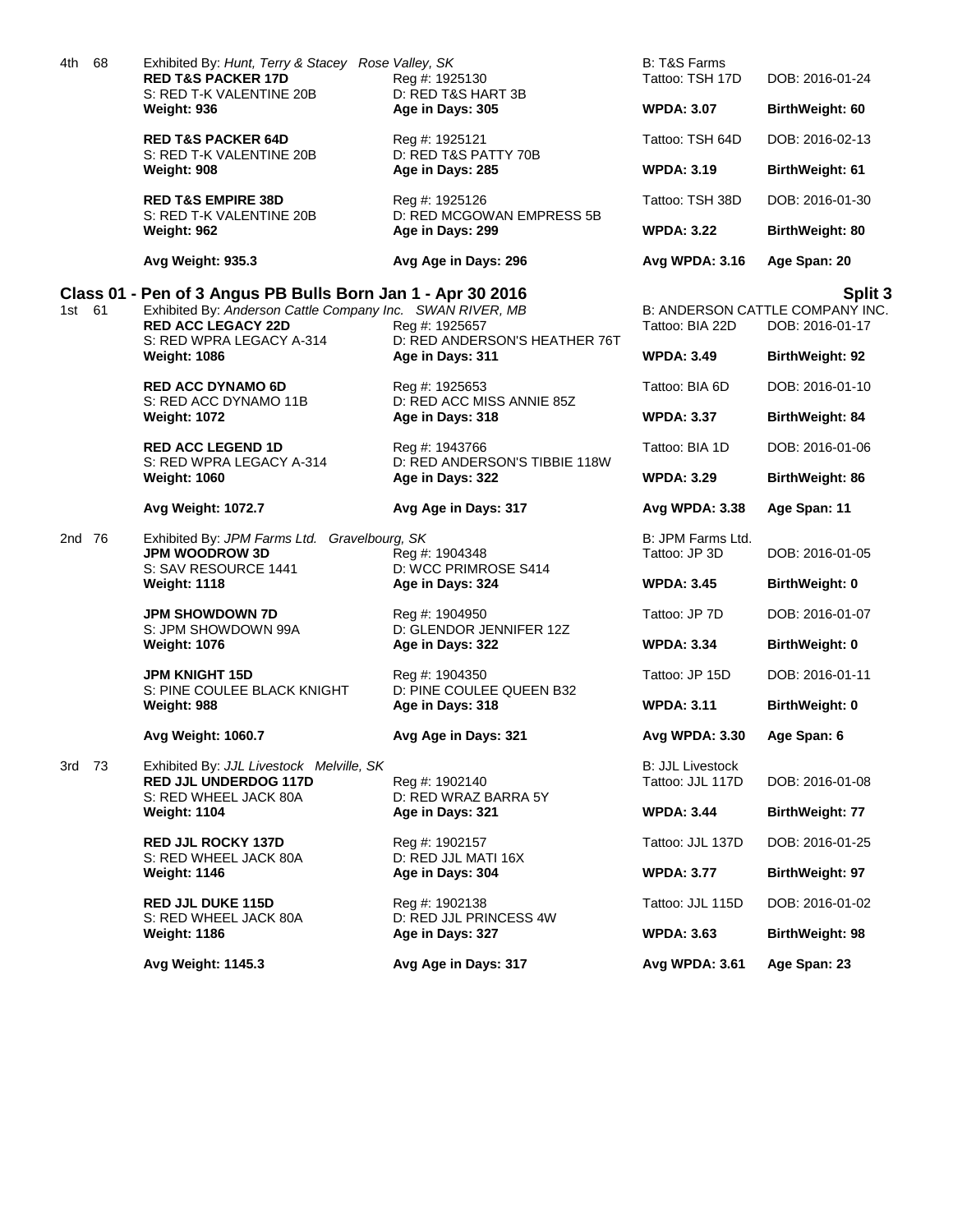|     |      | <b>Avg Weight: 1124.7</b>                                                                                 | Avg Age in Days: 306                                            | Avg WPDA: 3.68                          | Age Span: 33           |
|-----|------|-----------------------------------------------------------------------------------------------------------|-----------------------------------------------------------------|-----------------------------------------|------------------------|
|     |      | <b>Weight: 1144</b>                                                                                       | Age in Days: 326                                                | <b>WPDA: 3.51</b>                       | <b>BirthWeight: 85</b> |
|     |      | <b>RED MEADOWVALE M ORION 1D</b><br>S: RED CROWFOOT MOONSHINE<br>8081U                                    | Reg #: 1899551<br>D: RED MEADOWVALE M PRINCESS 1B               | Tattoo: MOR 1D                          | DOB: 2016-01-02        |
|     |      | <b>Weight: 1146</b>                                                                                       | Age in Days: 298                                                | <b>WPDA: 3.85</b>                       | BirthWeight: 93        |
|     |      | <b>RED MEADOWVALE M CHARLIE 8D</b><br>S: RED RAINBOW DEFIANCE 19A                                         | Reg #: 1898321<br>D: MEADOWVALE M HALLIE 35Z                    | Tattoo: MOR 8D                          | DOB: 2016-01-30        |
|     |      | <b>Weight: 1084</b>                                                                                       | Age in Days: 293                                                | <b>WPDA: 3.70</b>                       | BirthWeight: 84        |
| 4th | - 77 | Exhibited By: Meadowvale "M" red angus<br><b>RED MEADOWVALE M ZACK 11D</b><br>S: RED RAINBOW DEFIANCE 19A | Saltcoats, SK<br>Reg #: 1898323<br>D: RED MEADOWVALE M ROSE 18Y | <b>B: CAM MORGAN</b><br>Tattoo: MOR 11D | DOB: 2016-02-04        |

#### **Class 02 - Pen of 3 Angus PB Bulls Born 2015**

### **Class 03 - Grand Champion and Reserve Grand Champion Pen of Angus Bulls Split 0** 1st 57 Exhibited By: *Double F Cattle Co. Parkside, SK* B: Kelly Feige - Double F Cattle Co. 2016-03<br>16eq #: 1918392 Tattoo: DFCC 121D DOB: 2016-03 **Reg #: 1918392** Tattoo: DFCC 121D DOB: 2016-03-03<br>D: DFCC 176W MISS 8Y S: MERIT BIG DAWG 3049A **Weight: 1080 Age in Days: 267 WPDA: 4.04 BirthWeight: 0 DFCC 1Z DOZER 60D** Reg #: 1918341 **Tattoo: DFCC 60D** DOB: 2016-02-05<br>S: K-COW WINDMILL 1Z D: DFCC 71X ANN 71A S: K-COW WINDMILL 1Z **Weight: 1074 Age in Days: 294 WPDA: 3.65 BirthWeight: 0 DFCC 1Z DAWSON 42D** Reg #: 1922376 Tattoo: DFCC 42D DOB: 2016-02-02<br>S: K-COW WINDMILL 1Z D: DFCC 176W FIREFLY 38Z S: K-COW WINDMILL 1Z D: DFCC 176W FIREFLY 38Z<br>
Weight: 1096 **Age in Days: 297 Weight: 1096 Age in Days: 297 WPDA: 3.69 BirthWeight: 0 Avg Weight: 1083.3 Avg Age in Days: 286 Avg WPDA: 3.79 Age Span: 30** 2nd 61 Exhibited By: *Anderson Cattle Company Inc.* SWAN RIVER, MB B: ANDERSON CATTLE COMPANY INC.<br>RED ACC LEGACY 22D Reg #: 1925657 Tattoo: BIA 22D DOB: 2016-01-17 **RED ACC LEGACY 22D** Reg #: 1925657 S: RED WPRA LEGACY A-314 D: RED ANDERSON'S HEATHER 76T **Weight: 1086 Age in Days: 311 WPDA: 3.49 BirthWeight: 92 RED ACC DYNAMO 6D** Reg #: 1925653 Tattoo: BIA 6D DOB: 2016-01-10 S: RED ACC DYNAMO 11B D: RED ACC MISS ANNIE 85Z **Weight: 1072 Age in Days: 318 WPDA: 3.37 BirthWeight: 84 RED ACC LEGEND 1D** Req #: 1943766 Tattoo: BIA 1D DOB: 2016-01-06 S: RED WPRA LEGACY A-314 D: RED ANDERSON'S TIBBIE 118W **Weight: 1060 Age in Days: 322 WPDA: 3.29 BirthWeight: 86 Avg Weight: 1072.7 Avg Age in Days: 317 Avg WPDA: 3.38 Age Span: 11 Class 04 - Pen of 3 Charolais PB Bulls born Jan 1 - Apr 30 2016 Split 1** 1st 65 Exhibited By: *Cedarlea Farms Hodgeville, SK* **B: Cedarlea Farms** B: Cedarlea Farms **CEDARLEA EL CAMINO 21D** Reg #: MC699543 Tattoo: LEO21D DOB: 2016-01-17 S: SPARROWS KINGSTON 139Y D: CEDARLEA WILHELMINA 28W **Weight: 1190 Age in Days: 311 WPDA: 3.83 BirthWeight: 0** *Additional Owner:* Garner and Lori Deobald *Additional Owner:* Kylie and Brian Hawkins **CEDARLEA EDISON 20D** Reg #: MC699542 Tattoo: LEO20D DOB: 2016-01-17 S: CIRCLE CEE LEGEND 307A D: CEDARLEA MORNIN STAR 1B **Weight: 1124 Age in Days: 311 WPDA: 3.61 BirthWeight: 0** *Additional Owner:* Garner and Lori Deobald *Additional Owner:* Kylie and Brian Hawkins **CEDARLEA COLISEUM 41D** Reg #: MC699926 Tattoo: LEO41D DOB: 2016-01-24<br>S: PCC ROME 437B D: CEDARLEA YELLOW ROSE 6Y D: CEDARLEA YELLOW ROSE 6Y **Weight: 1118 Age in Days: 305 WPDA: 3.67 BirthWeight: 0** *Additional Owner:* Garner and Lori Deobald *Additional Owner:* Kylie and Brian Hawkins **Avg Weight: 1144.0 Avg Age in Days: 309 Avg WPDA: 3.70 Age Span: 6**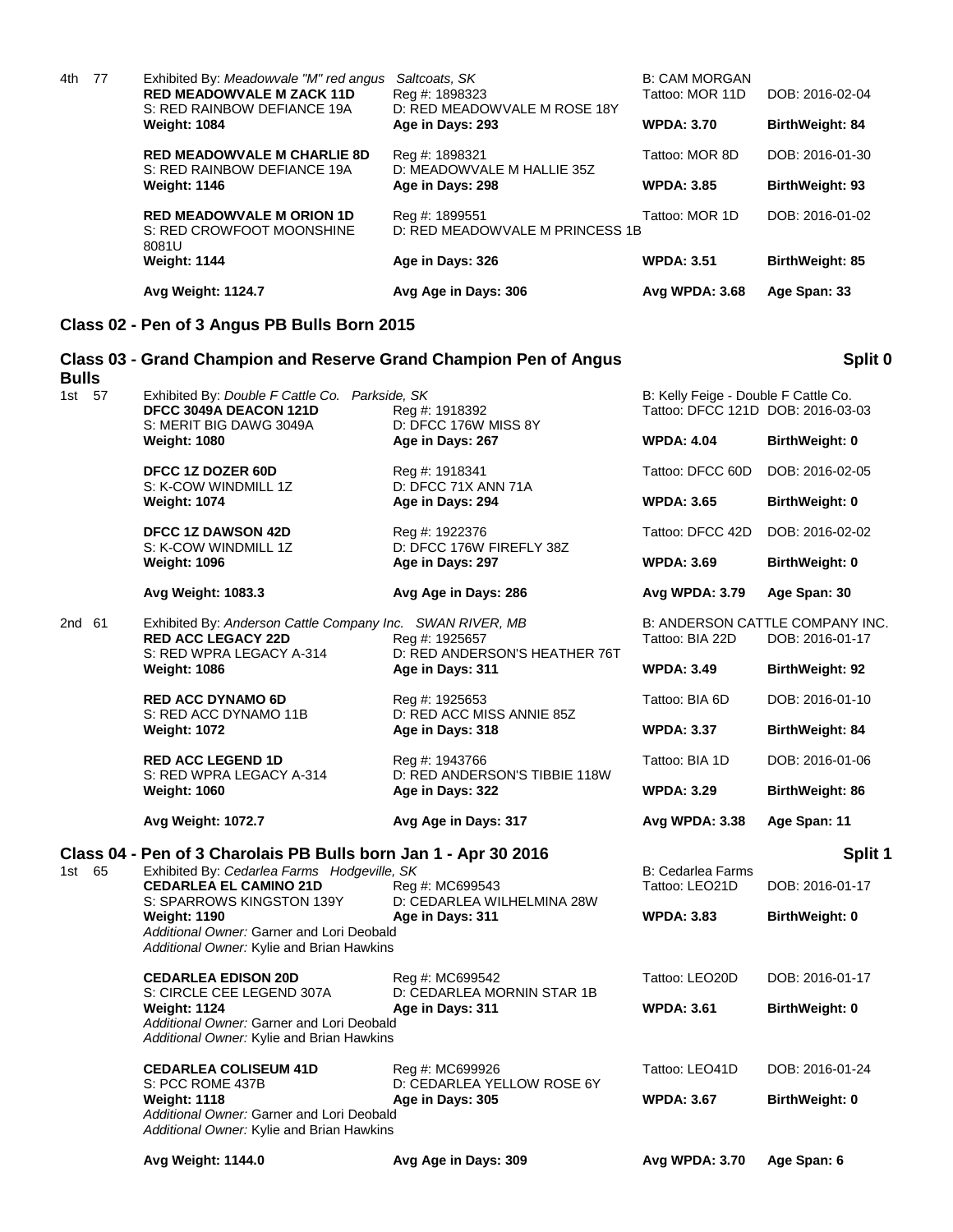#### **Class 05 - Pen of 3 Charolais PB Bulls Born 2015**

## **Class 06 - Grand Champion and Reserve Grand Champion Pen of Charolais Bulls**<br>1st 65 Exhibit 1st 65 Exhibited By: *Cedarlea Farms Hodgeville, SK* B: Cedarlea Farms **CEDARLEA COLISEUM 41D** Reg #: MC699926 Tattoo: LEO41D DOB: 2016-01-24<br>S: PCC ROME 437B D: CEDARLEA YELLOW ROSE 6Y S: PCC ROME 437B D: CEDARLEA YELLOW ROSE 6Y<br>
Weight: 1118 Meight: 1118 **Weight: 1118 Age in Days: 305 WPDA: 3.67 BirthWeight: 0** *Additional Owner:* Garner and Lori Deobald *Additional Owner:* Kylie and Brian Hawkins **CEDARLEA EDISON 20D** Reg #: MC699542 Tattoo: LEO20D DOB: 2016-01-17 S: CIRCLE CEE LEGEND 307A D: CEDARLEA MORNIN STAR 1B **Weight: 1124 Age in Days: 311 WPDA: 3.61 BirthWeight: 0** *Additional Owner:* Garner and Lori Deobald *Additional Owner:* Kylie and Brian Hawkins **CEDARLEA EL CAMINO 21D** Reg #: MC699543 Tattoo: LEO21D DOB: 2016-01-17 S: SPARROWS KINGSTON 139Y D: CEDARLEA WILHELMINA 28W **Weight: 1190 Age in Days: 311 WPDA: 3.83 BirthWeight: 0** *Additional Owner:* Garner and Lori Deobald *Additional Owner:* Kylie and Brian Hawkins **Avg Weight: 1144.0 Avg Age in Days: 309 Avg WPDA: 3.70 Age Span: 6 Class 10 - Pen of 3 Hereford PB Bulls born Jan 1 - Apr 30 2016 Split 1** 1st 79 Exhibited By: *McCoy Cattle Co. Milestone, SK* B: McCoy Cattle Co. Algorithment Co. Communist Reg #: C03020998 B: McCoy Cattle Co. **MCCOY Z311 HIGHLIGHT 49D** Reg #: C03020998 Tattoo: ZTM 49D DOB: 2016-02-13<br>S: KCF BENNET ENCORE Z2311 ET D: MCCOY 33T ZENA 48Z S: KCF BENNET ENCORE Z2311 ET **Weight: 996 Age in Days: 284 WPDA: 3.51 BirthWeight: 0 MCCOY 001AMAVERICK 91D** Reg #: C03021007 Tattoo: ZTM 91D DOB: 2016-02-22 S: GERBER ANODYNE 001A D: MCCOY 719T TRISHA 16Z **Weight: 992 Age in Days: 275 WPDA: 3.61 BirthWeight: 0 MCCOY 33T ORIGINAL 20D** Reg #: C03020995 Tattoo: ZTM 20D DOB: 2016-02-01 S: LOEWEN M326 SIR 33T<br>
Weight: 1054 **D: Mage in Days: 296 Weight: 1054 Age in Days: 296 WPDA: 3.56 BirthWeight: 0 Avg Weight: 1014.0 Avg Age in Days: 285 Avg WPDA: 3.56 Age Span: 21** 2nd 74 Exhibited By: *LV Farms Ltd. Midale, SK* B: LV Farms Ltd. And Tattoo: LV Farms Ltd. Business 20D B: LV Beg #: C03023633 B: LV Fattoo: LV 20D **LV ALL BUSINESS 20D** Reg #: C03023633 Tattoo: LV 20D DOB: 2016-02-16 S: LV ON THE JOB L 63B D: LV UTA 27Y **Weight: 978 Age in Days: 281 WPDA: 3.48 BirthWeight: 86 LV GOLD RUSH L 10D** Reg #: C03017515 Tattoo: LM 10D DOB: 2016-01-27 S: FTF PROSPECTOR 145Y D: LV MISSY 4Y **Weight: 1124 Age in Days: 301 WPDA: 3.73 BirthWeight: 96 LV DA VINCI L 2D** Reg #: C03019572 Tattoo: LM 2D DOB: 2016-01-14 S: BOYD MASTERPIECE 0220 D: MEADOW-ACRES 62P DIXIE 41T **Weight: 1064 Age in Days: 314 WPDA: 3.39 BirthWeight: 91 Avg Weight: 1055.3 Avg Age in Days: 299 Avg WPDA: 3.53 Age Span: 33** 3rd 81 Exhibited By: *Lone Pine Cattle Services Vibank, SK* B: Lone Pine Cattle Services B: Lone Pine Cattle Services<br>**XLP STEEL 62D** Bea #: C03023235 **Bigger Station: XLP 62D** DOB: 2016-01-17 **XLP STEEL 62D** Reg #: C03023235<br>S: BIG-GULLY 611 BOUNTY 517U D: XLP 1131W ANNA 62Y S: BIG-GULLY 611 BOUNTY 517U **Weight: 1014 Age in Days: 311 WPDA: 3.26 BirthWeight: 0 XLP SF HEAT 131D** Reg #: C03023232 Tattoo: XLP 131D DOB: 2016-01-09 S: BNMHPH 13P HEAT 101S D: XLP 1131W VICTORIA 131A **Weight: 998 Age in Days: 319 WPDA: 3.13 BirthWeight: 0 KIRBY-LONEPINE VALYRIAN 50D** Reg #: C03025002 Tattoo: LPK 50D DOB: 2016-01-17 S: ANL A XLP ACTION ET 75Z D: SQUARE-D TANYA 50W<br>
Weight: 1192 **Age in Days: 311 Age in Days: 311 WPDA: 3.83 BirthWeight: 0 Avg Weight: 1068.0 Avg Age in Days: 314 Avg WPDA: 3.40 Age Span: 8**

## **Split 0**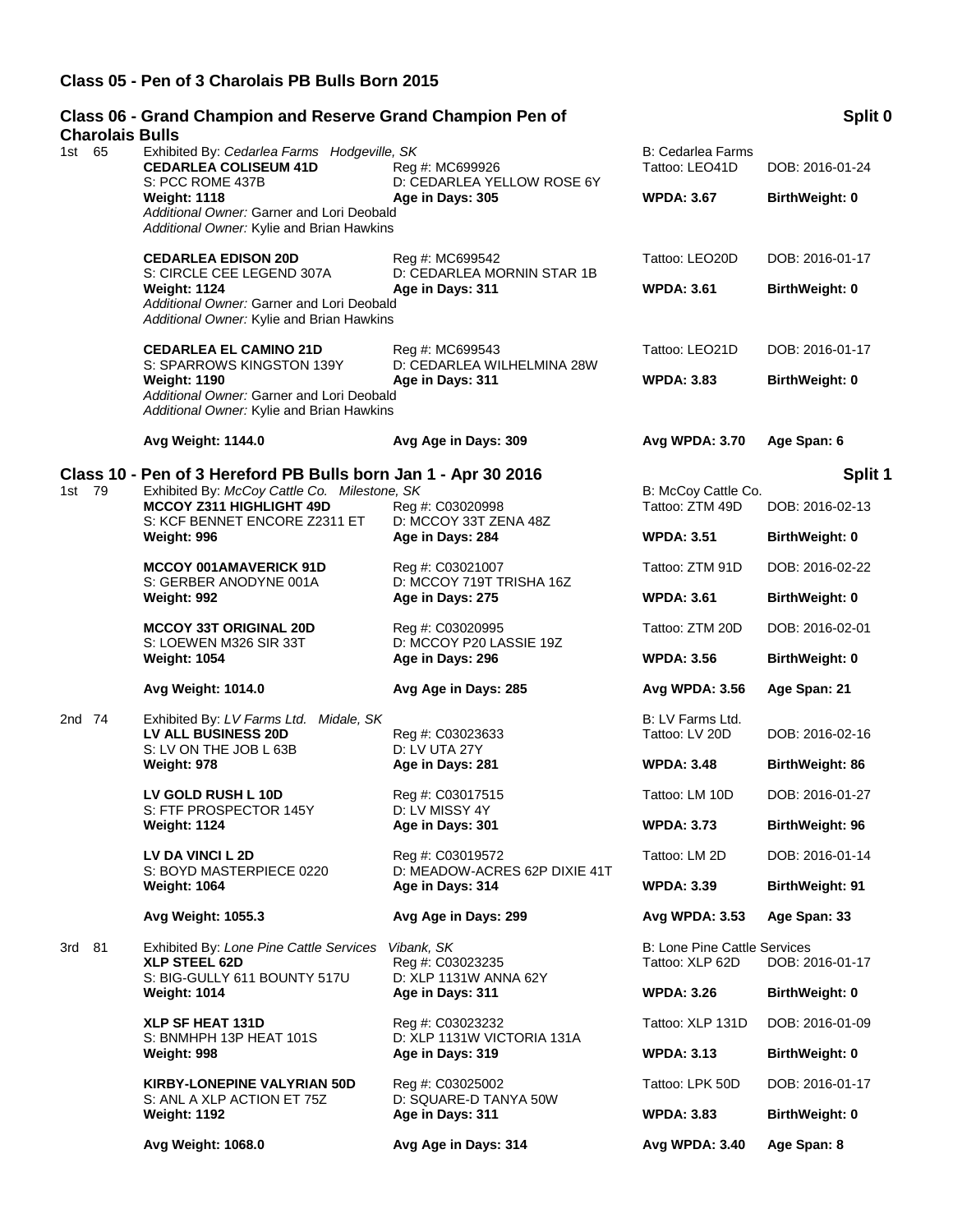|           | Avg Weight: 1559.3                                                            | Avg Age in Days: 579                                                    | Avg WPDA: 2.69                                        | Age Span: 19           |
|-----------|-------------------------------------------------------------------------------|-------------------------------------------------------------------------|-------------------------------------------------------|------------------------|
|           | S: H70 QUANTOCK BR 408Y<br><b>Weight: 1636</b>                                | D: H70 QUANTOCK FIVE 429T<br>Age in Days: 584                           | <b>WPDA: 2.80</b>                                     | BirthWeight: 0         |
|           | <b>H70 QUANTOCK F493C</b>                                                     | $Req \#$ :                                                              | Tattoo: PMY 493C                                      | DOB: 2015-04-20        |
|           | S: H70 QUANTOCK BR 408Y<br><b>Weight: 1508</b>                                | D: H70 QUANTOCK KOFFI 341W<br>Age in Days: 567                          | <b>WPDA: 2.66</b>                                     | <b>BirthWeight: 93</b> |
|           | <b>H70 QUANTOCK F 529C</b>                                                    | Age in Days: 586<br>Reg #: C03014271                                    | Tattoo: PMY 529C                                      | DOB: 2015-05-07        |
|           | S: H70 QUANTOCK VEDETTA 404A<br><b>Weight: 1534</b>                           |                                                                         | <b>WPDA: 2.62</b>                                     | BirthWeight: 87        |
| 2nd<br>64 | Exhibited By: Hill 70 Quantock Ranch Ltd.<br><b>H70 QUANTOCK DN 637C</b>      | Lloydminster, AB<br>Reg #: C03014245<br>D: H70 QUANTOCK HEIDI 562A      | B: Hill 70 Quantock Ranch Ltd.<br>Tattoo: PMY 637C    | DOB: 2015-04-18        |
|           | Avg Weight: 1836.7                                                            | Avg Age in Days: 642                                                    | Avg WPDA: 2.86                                        | Age Span: 20           |
|           | S: ANL A XLP ACTION ET 75Z<br><b>Weight: 1620</b>                             | D: SQUARE-D LEXUS 765P<br>Age in Days: 631                              | <b>WPDA: 2.57</b>                                     | BirthWeight: 0         |
|           | KIRBY-LONEPINE 75Z JAXON 765C                                                 | D: KIRBY-LONEPINE 5L SYBIL 403T<br>Age in Days: 651<br>Reg #: C03009618 | Tattoo: LPK 765C                                      | DOB: 2015-03-03        |
|           | <b>Weight: 1880</b>                                                           |                                                                         | <b>WPDA: 2.89</b>                                     | BirthWeight: 0         |
|           | KIRBY-LONEPINE ACTIONHERO 403C Reg #: C03009615<br>S: ANL A XLP ACTION ET 75Z |                                                                         | Tattoo: LPK 403C                                      | DOB: 2015-02-11        |
|           | S: TH 89T 743 UNTAPPED 425X ET<br><b>Weight: 2010</b>                         | D: XLP 61P SAPHIRE 7T<br>Age in Days: 644                               | <b>WPDA: 3.12</b>                                     | BirthWeight: 0         |
| 1st 80    | Exhibited By: Lone Pine Cattle Services<br><b>XLP COVER SHOT 7C</b>           | Vibank, SK<br>Reg #: C03009603                                          | <b>B: Lone Pine Cattle Services</b><br>Tattoo: XLP 7C | DOB: 2015-02-18        |
|           | Class 11 - Pen of 3 Hereford PB Bulls Born 2015                               |                                                                         |                                                       | Split 1                |

# **Class 12 - Grand Champion and Reserve Grand Champion Pen of Hereford**

| <b>Bulls</b> |      |                                                                                                                  |                                                   |                                        |                        |
|--------------|------|------------------------------------------------------------------------------------------------------------------|---------------------------------------------------|----------------------------------------|------------------------|
| 1st          | - 79 | Exhibited By: McCoy Cattle Co. Milestone, SK<br><b>MCCOY Z311 HIGHLIGHT 49D</b><br>S: KCF BENNET ENCORE Z2311 ET | Reg #: C03020998<br>D: MCCOY 33T ZENA 48Z         | B: McCoy Cattle Co.<br>Tattoo: ZTM 49D | DOB: 2016-02-13        |
|              |      | Weight: 996                                                                                                      | Age in Days: 284                                  | <b>WPDA: 3.51</b>                      | <b>BirthWeight: 0</b>  |
|              |      | <b>MCCOY 001AMAVERICK 91D</b><br>S: GERBER ANODYNE 001A                                                          | Reg #: C03021007<br>D: MCCOY 719T TRISHA 16Z      | Tattoo: ZTM 91D                        | DOB: 2016-02-22        |
|              |      | Weight: 992                                                                                                      | Age in Days: 275                                  | <b>WPDA: 3.61</b>                      | BirthWeight: 0         |
|              |      | <b>MCCOY 33T ORIGINAL 20D</b><br>S: LOEWEN M326 SIR 33T                                                          | Reg #: C03020995<br>D: MCCOY P20 LASSIE 19Z       | Tattoo: ZTM 20D                        | DOB: 2016-02-01        |
|              |      | <b>Weight: 1054</b>                                                                                              | Age in Days: 296                                  | <b>WPDA: 3.56</b>                      | BirthWeight: 0         |
|              |      | Avg Weight: 1014.0                                                                                               | Avg Age in Days: 285                              | Avg WPDA: 3.56                         | Age Span: 21           |
| 2nd 74       |      | Exhibited By: LV Farms Ltd.<br>Midale, SK<br><b>LV ALL BUSINESS 20D</b><br>S: LV ON THE JOB L 63B                | Reg #: C03023633<br><b>D: LV UTA 27Y</b>          | B: LV Farms Ltd.<br>Tattoo: LV 20D     | DOB: 2016-02-16        |
|              |      | Weight: 978                                                                                                      | Age in Days: 281                                  | <b>WPDA: 3.48</b>                      | <b>BirthWeight: 86</b> |
|              |      | LV GOLD RUSH L 10D<br>S: FTF PROSPECTOR 145Y                                                                     | Reg #: C03017515<br>D: LV MISSY 4Y                | Tattoo: LM 10D                         | DOB: 2016-01-27        |
|              |      | <b>Weight: 1124</b>                                                                                              | Age in Days: 301                                  | <b>WPDA: 3.73</b>                      | BirthWeight: 96        |
|              |      | LV DA VINCI L 2D<br>S: BOYD MASTERPIECE 0220                                                                     | Reg #: C03019572<br>D: MEADOW-ACRES 62P DIXIE 41T | Tattoo: LM 2D                          | DOB: 2016-01-14        |
|              |      | <b>Weight: 1064</b>                                                                                              | Age in Days: 314                                  | <b>WPDA: 3.39</b>                      | <b>BirthWeight: 91</b> |
|              |      | Avg Weight: 1055.3                                                                                               | Avg Age in Days: 299                              | Avg WPDA: 3.53                         | Age Span: 33           |

**Split 0**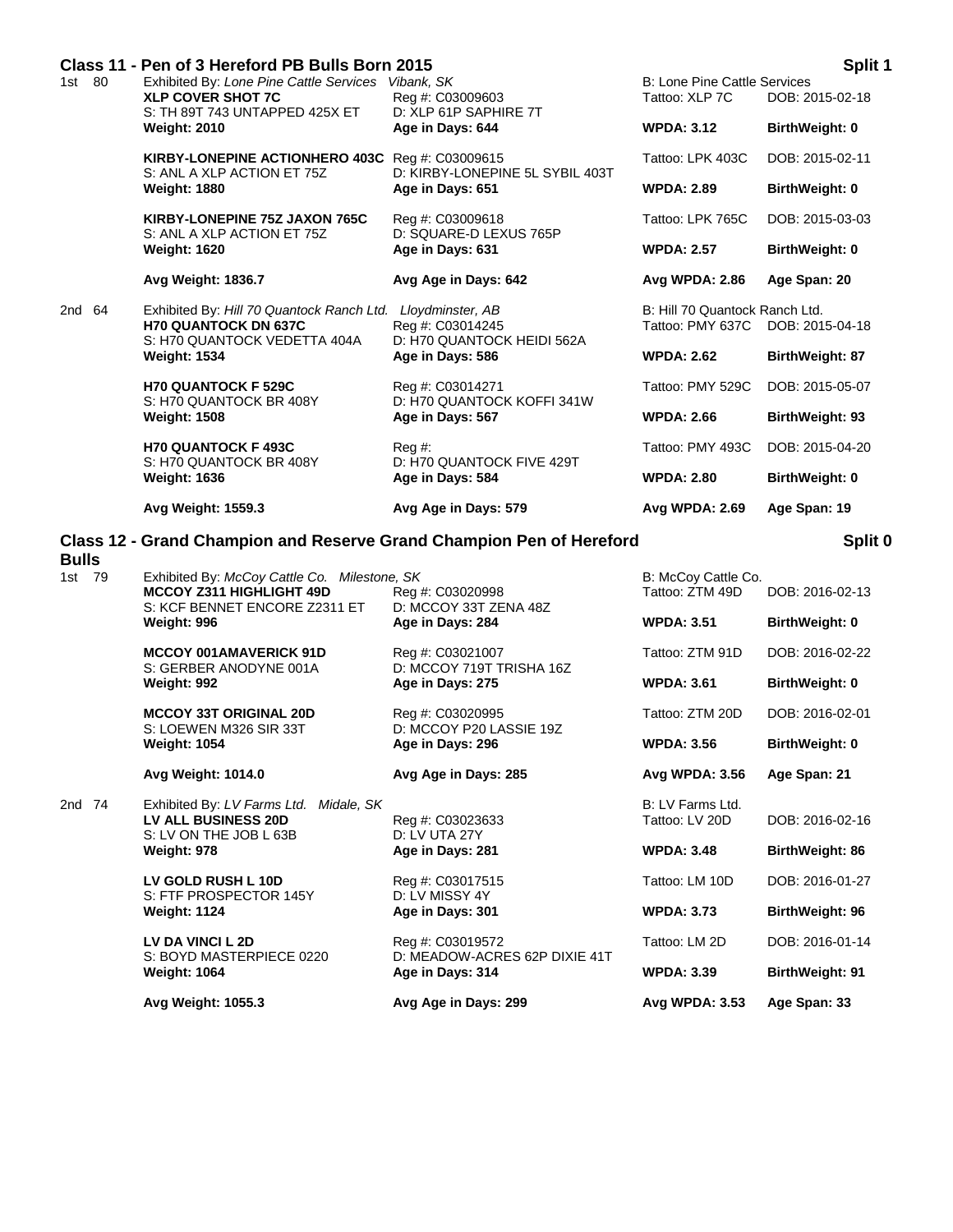|        |      | Class 22 - Pen of 3 Simmental PB Bulls born Jan 1 - Apr 30 2016                                                                                                              |                                                                    |                                                   | Split 1                 |
|--------|------|------------------------------------------------------------------------------------------------------------------------------------------------------------------------------|--------------------------------------------------------------------|---------------------------------------------------|-------------------------|
| 1st 69 |      | Exhibited By: High Bluff Stock Farm Inglis, MB<br><b>EGC DODGE 91D</b><br>S: TNGL GRAND FORTUNE Z467<br><b>Weight: 1124</b>                                                  | Reg #: 1179186<br>D: EGC MS WALLBANGER 53Z                         | B: High Bluff Stock Farm<br>Tattoo: EGC 91D       | DOB: 2016-02-06         |
|        |      |                                                                                                                                                                              | Age in Days: 292                                                   | <b>WPDA: 3.85</b>                                 | <b>BirthWeight: 0</b>   |
|        |      | <b>EGC DENVER 19D</b><br>S: TNGL GRAND FORTUNE Z467                                                                                                                          | Reg #: 1177501<br>D: EGC LASHES 4S                                 | Tattoo: EGC 19D                                   | DOB: 2016-01-20         |
|        |      | <b>Weight: 1118</b>                                                                                                                                                          | Age in Days: 309                                                   | <b>WPDA: 3.62</b>                                 | <b>BirthWeight: 0</b>   |
|        |      | <b>EGC DURANGO 75D</b><br>S: TNGL GRAND FORTUNE Z467                                                                                                                         | Reg #: BPG1179177<br>D: EGC LASHES 17X                             | Tattoo: EGC 75D                                   | DOB: 2016-02-04         |
|        |      | <b>Weight: 1106</b>                                                                                                                                                          | Age in Days: 294                                                   | <b>WPDA: 3.76</b>                                 | <b>BirthWeight: 0</b>   |
|        |      | Avg Weight: 1116.0                                                                                                                                                           | Avg Age in Days: 298                                               | Avg WPDA: 3.74                                    | Age Span: 17            |
| 2nd 67 |      | Exhibited By: Forden Fairview Farm Ltd. Punichy, SK<br><b>FAIRVIEW 55D</b><br>S: BEE 79B BEE PHANTOM 79B                                                                     | Reg #: 1231234<br>D: MISS FDN REDSTREAM 45A                        | B: Forden Fairview Farm Ltd<br>Tattoo: FDN 55D    | DOB: 2016-02-03         |
|        |      | Weight: 990                                                                                                                                                                  | Age in Days: 295                                                   | <b>WPDA: 3.36</b>                                 | <b>BirthWeight: 99</b>  |
|        |      | <b>FAIRIVEW 62D</b><br>S: BEECH BROS XANDER 943X                                                                                                                             | Reg #: 1231231<br>D: GRINALTA'S ALBERTA PP102U                     | Tattoo: FDN 62D                                   | DOB: 2016-01-28         |
|        |      | <b>Weight: 1016</b>                                                                                                                                                          | Age in Days: 301                                                   | <b>WPDA: 3.38</b>                                 | <b>BirthWeight: 109</b> |
|        |      | <b>FAIRVIEW 96D</b><br>S: BEE PHANTOM 79B<br><b>Weight: 1036</b>                                                                                                             | Reg #: 1181112<br>D: FDN WANETA 96W<br>Age in Days: 310            | Tattoo: FDN 96D                                   | DOB: 2016-01-19         |
|        |      |                                                                                                                                                                              |                                                                    | <b>WPDA: 3.34</b>                                 | BirthWeight: 0          |
|        |      | <b>Avg Weight: 1014.0</b>                                                                                                                                                    | Avg Age in Days: 302                                               | Avg WPDA: 3.36                                    | Age Span: 15            |
| 3rd 83 |      | Exhibited By: Three Star Simmentals Weyburn, SK<br><b>TSS WIDE LOAD 70D</b><br>S: W/C WIDE TRACK 649Y                                                                        | Reg #: APPLIED<br>D: TSS L42 BLACK LACE 70T                        | <b>B: Three Star Simmental</b><br>Tattoo: TSS 70D | DOB: 2016-02-29         |
|        |      | <b>Weight: 1060</b>                                                                                                                                                          | Age in Days: 269                                                   | <b>WPDA: 3.94</b>                                 | BirthWeight: 100        |
|        |      | <b>TSS STOCK BROKER 173D</b><br>S: MR HOC BROKER                                                                                                                             | Reg #: APPLIED<br>D: TSS 52W BLK MAXINE 173Y                       | Tattoo: TSS 173D                                  | DOB: 2016-02-05         |
|        |      | <b>Weight: 1166</b>                                                                                                                                                          | Age in Days: 293                                                   | <b>WPDA: 3.98</b>                                 | <b>BirthWeight: 100</b> |
|        |      | <b>TSS PREFERRED CHOICE 719D</b><br>S: WHEATLAND ULTIMATE CHOICE                                                                                                             | Rea #: APPLIED<br>D: TSS 601 BLACKBIRD 719T                        | Tattoo: TSS 719D                                  | DOB: 2016-02-05         |
|        |      | <b>Weight: 1172</b>                                                                                                                                                          | Age in Days: 293                                                   | <b>WPDA: 4.00</b>                                 | BirthWeight: 90         |
|        |      | Avg Weight: 1132.7                                                                                                                                                           | Avg Age in Days: 285                                               | Avg WPDA: 3.97                                    | Age Span: 24            |
| 4th    | - 66 | Exhibited By: Flying F Ranch Weyburn, SK<br><b>FLYF RBF CHROME 628D</b><br>S: RJY CHROME 6B<br>Weight: 986                                                                   | Reg #: 1181321<br>D: MRL MISS 528X<br>Age in Days: 303             | B: Flying F Ranch<br>Tattoo: FLYF 628D            | DOB: 2016-01-26         |
|        |      |                                                                                                                                                                              |                                                                    | <b>WPDA: 3.25</b>                                 | <b>BirthWeight: 0</b>   |
|        |      | <b>FLYF FIRST AFFAIR 687D</b><br>S: WHEATLAND FINAL AFFAIR 4104B<br><b>Weight: 1018</b><br><b>FLYF BLK TIE AFFAIR 698D</b><br>S: WHEATLAND FINAL AFFAIR 4104B<br>Weight: 866 | Reg #: 1181226                                                     | Tattoo: FLYF 687D                                 | DOB: 2016-01-13         |
|        |      |                                                                                                                                                                              | D: BLCC MISS SHEAR FORCE 287X<br>Age in Days: 316                  | <b>WPDA: 3.22</b>                                 | <b>BirthWeight: 86</b>  |
|        |      |                                                                                                                                                                              | Reg #: 1181230<br>D: FLYF MS BLK GOLD GFR 499B<br>Age in Days: 287 | Tattoo: FLYF 698D                                 | DOB: 2016-02-11         |
|        |      |                                                                                                                                                                              |                                                                    | <b>WPDA: 3.02</b>                                 | <b>BirthWeight: 87</b>  |
|        |      | Avg Weight: 956.7                                                                                                                                                            | Avg Age in Days: 302                                               | Avg WPDA: 3.17                                    | Age Span: 29            |
|        |      |                                                                                                                                                                              |                                                                    |                                                   |                         |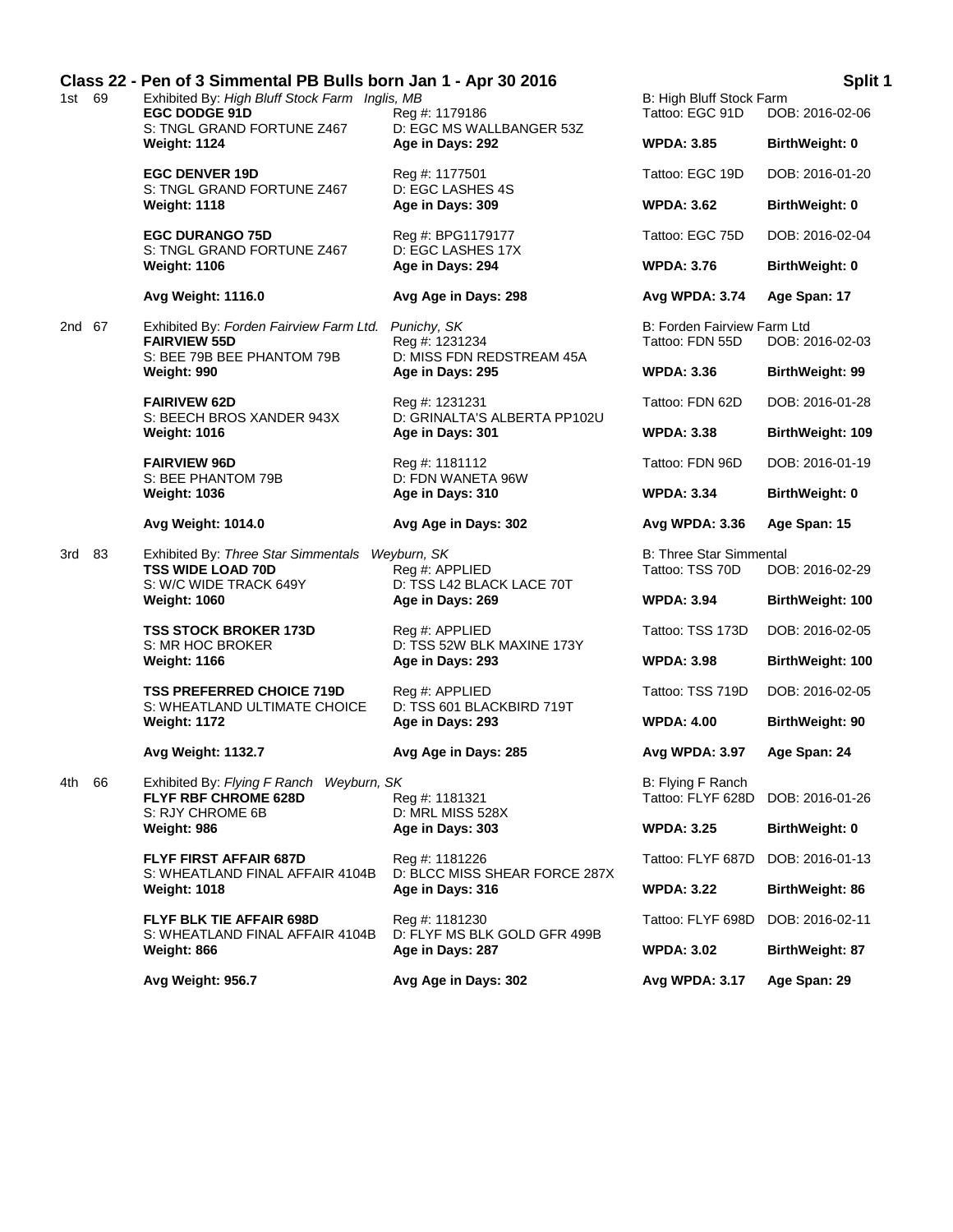|  | Class 22 - Pen of 3 Simmental PB Bulls born Jan 1 - Apr 30 2016 |        |                                                                                                                                                                         |                                                                                                                                 |                                                  | Split 2                               |
|--|-----------------------------------------------------------------|--------|-------------------------------------------------------------------------------------------------------------------------------------------------------------------------|---------------------------------------------------------------------------------------------------------------------------------|--------------------------------------------------|---------------------------------------|
|  |                                                                 | 1st 89 | Exhibited By: JP Cattle Co. McAuley, MB<br>JPCC MR. DIRECT 104D<br>S: SVS CAPTAIN MORGAN 11Z<br><b>Weight: 1080</b>                                                     | Reg #: 1183006<br>D: SPRINGCREEK GOLDY 135W                                                                                     | B: JP Cattle Co.<br>Tattoo: JLP 104D             | DOB: 2016-01-21                       |
|  |                                                                 |        |                                                                                                                                                                         | Age in Days: 307                                                                                                                | <b>WPDA: 3.52</b>                                | <b>BirthWeight: 0</b>                 |
|  |                                                                 |        | <b>JPCC MR DYNAMO 101D</b>                                                                                                                                              | Reg #: 1177935                                                                                                                  | Tattoo: JLP 101D                                 | DOB: 2016-01-21                       |
|  |                                                                 |        | S: SVS CAPTAIN MORGAN 11Z<br><b>Weight: 1280</b>                                                                                                                        | D: BIG HILLS MISS HEAT 872Z<br>Age in Days: 307                                                                                 | <b>WPDA: 4.17</b>                                | BirthWeight: 0                        |
|  |                                                                 |        | <b>JPCC MR. DREAMY 37D</b><br>S: SVS CAPTAIN MORGAN 11Z                                                                                                                 | Reg #: 1182991<br>D: SUNRISE BLACK 78U                                                                                          | Tattoo: JLP 37D                                  | DOB: 2016-01-12                       |
|  |                                                                 |        | <b>Weight: 1128</b>                                                                                                                                                     | Age in Days: 316                                                                                                                | <b>WPDA: 3.57</b>                                | <b>BirthWeight: 0</b>                 |
|  |                                                                 |        | Avg Weight: 1162.7                                                                                                                                                      | Avg Age in Days: 310                                                                                                            | Avg WPDA: 3.75                                   | Age Span: 9                           |
|  | 2nd 75                                                          |        | Exhibited By: McIntosh Livestock Maymont, SK<br><b>MCINTOSH RIATA 19D</b><br>S: CCR COWBOY CUT 5048Z                                                                    | Reg #: BPG1172542<br>D: MCINTOSH FUNNY FACE 31Z                                                                                 | <b>B: McIntosh Livestock</b><br>Tattoo: SBMC 19D | DOB: 2016-01-20                       |
|  |                                                                 |        | <b>Weight: 1188</b>                                                                                                                                                     | Age in Days: 309                                                                                                                | <b>WPDA: 3.84</b>                                | BirthWeight: 0                        |
|  |                                                                 |        | <b>MCINTOSH BROADSIDE 3D</b><br>S: NCB COBRA 47Y                                                                                                                        | Reg #: BPG1172518<br>D: RPCC RED AMBER<br>Age in Days: 327<br>Reg #: BPG1172524<br>D: MCINTOSH CHLOE 64B                        | Tattoo: SBMC 3D                                  | DOB: 2016-01-02                       |
|  |                                                                 |        | <b>Weight: 1162</b><br><b>MCINTOSH COYBOY 11D</b><br>S: CCR COWBOY CUT 5048Z                                                                                            |                                                                                                                                 | <b>WPDA: 3.55</b>                                | <b>BirthWeight: 0</b>                 |
|  |                                                                 |        |                                                                                                                                                                         |                                                                                                                                 | Tattoo: SBMC 11D                                 | DOB: 2016-01-11                       |
|  |                                                                 |        | <b>Weight: 1242</b>                                                                                                                                                     | Age in Days: 318                                                                                                                | <b>WPDA: 3.91</b>                                | <b>BirthWeight: 0</b>                 |
|  |                                                                 |        | Avg Weight: 1197.3                                                                                                                                                      | Avg Age in Days: 318                                                                                                            | Avg WPDA: 3.77                                   | Age Span: 18                          |
|  | 3rd                                                             | - 84   | Exhibited By: Pheasantdale Cattle Company Ltd. Balcarres, SK                                                                                                            |                                                                                                                                 |                                                  | B: PHEASANTDALE CATTLE COMPANY        |
|  |                                                                 |        | PHEASANTDALE ROCKETT 7D                                                                                                                                                 | Reg #: 1161406                                                                                                                  | LTD.<br>Tattoo: PTS 7D                           | DOB: 2016-01-01                       |
|  |                                                                 |        | S: COME AS U R RED ROCKET<br><b>Weight: 1212</b>                                                                                                                        | D: PHEASANTDALE RED LADY 135W<br>Age in Days: 328                                                                               | <b>WPDA: 3.70</b>                                | BirthWeight: 108                      |
|  |                                                                 |        | PHEASANTDALE DRIFTER 91D<br>S: WFL MR WESTWAY 79Z<br><b>Weight: 1042</b><br>PHEASANTDALE DIBBS 136D<br>S: COME AS U R RED ROCKET<br><b>Weight: 1058</b>                 | Reg #: 1180477<br>D: PHEASANTDALE TEEJAY 144Y                                                                                   | Tattoo: PTS 91D                                  | DOB: 2016-01-15                       |
|  |                                                                 |        |                                                                                                                                                                         | Age in Days: 314                                                                                                                | <b>WPDA: 3.32</b>                                | BirthWeight: 102                      |
|  |                                                                 |        |                                                                                                                                                                         | Reg #: 1181017<br>D: PHEASANTDALE MS 35S<br>Age in Days: 306                                                                    | Tattoo: PTS 136D                                 | DOB: 2016-01-23                       |
|  |                                                                 |        |                                                                                                                                                                         |                                                                                                                                 | <b>WPDA: 3.46</b>                                | BirthWeight: 92                       |
|  |                                                                 |        | Avg Weight: 1104.0                                                                                                                                                      | Avg Age in Days: 316                                                                                                            | Avg WPDA: 3.49                                   | Age Span: 22                          |
|  | 4th                                                             | 85     | Exhibited By: Pheasantdale Cattle Company Ltd. Balcarres, SK                                                                                                            |                                                                                                                                 | LTD.                                             | <b>B: PHEASANTDALE CATTLE COMPANY</b> |
|  |                                                                 |        | <b>PHEASANTDALE DECKER 29D</b><br>S: PHEASANTDALE COBRA 54B<br><b>Weight: 1166</b><br><b>PHEASANTDALE DEALER 43D</b><br>S: RF CAPTAIN BLACK 430B<br><b>Weight: 1036</b> | Reg #: APPLIED<br>D: PHEASANTDALE MS 48X<br>Age in Days: 325<br>Reg #: 1180196<br>D: PHEASANTDALE WILLOW 9Z<br>Age in Days: 322 | Tattoo: PTS 29D                                  | DOB: 2016-01-04                       |
|  |                                                                 |        |                                                                                                                                                                         |                                                                                                                                 | <b>WPDA: 3.59</b>                                | <b>BirthWeight: 100</b>               |
|  |                                                                 |        |                                                                                                                                                                         |                                                                                                                                 | Tattoo: PTS 43D                                  | DOB: 2016-01-07                       |
|  |                                                                 |        |                                                                                                                                                                         |                                                                                                                                 | <b>WPDA: 3.22</b>                                | <b>BirthWeight: 104</b>               |
|  |                                                                 |        | <b>PHEASANTDALE BIGDEAL 130D</b>                                                                                                                                        | Reg #: 1181019                                                                                                                  | Tattoo: PTS 130D                                 | DOB: 2016-01-22                       |
|  |                                                                 |        | S: BLACKSAND BIG BANG 1Z<br><b>Weight: 1212</b>                                                                                                                         | D: PHEASANTDALE MS 159Y<br>Age in Days: 307                                                                                     | <b>WPDA: 3.95</b>                                | BirthWeight: 108                      |
|  |                                                                 |        |                                                                                                                                                                         |                                                                                                                                 |                                                  |                                       |

**Avg Weight: 1138.0 Avg Age in Days: 318 Avg WPDA: 3.58 Age Span: 18**

**Class 23 - Pen of 3 Simmental PB Bulls born 2015**